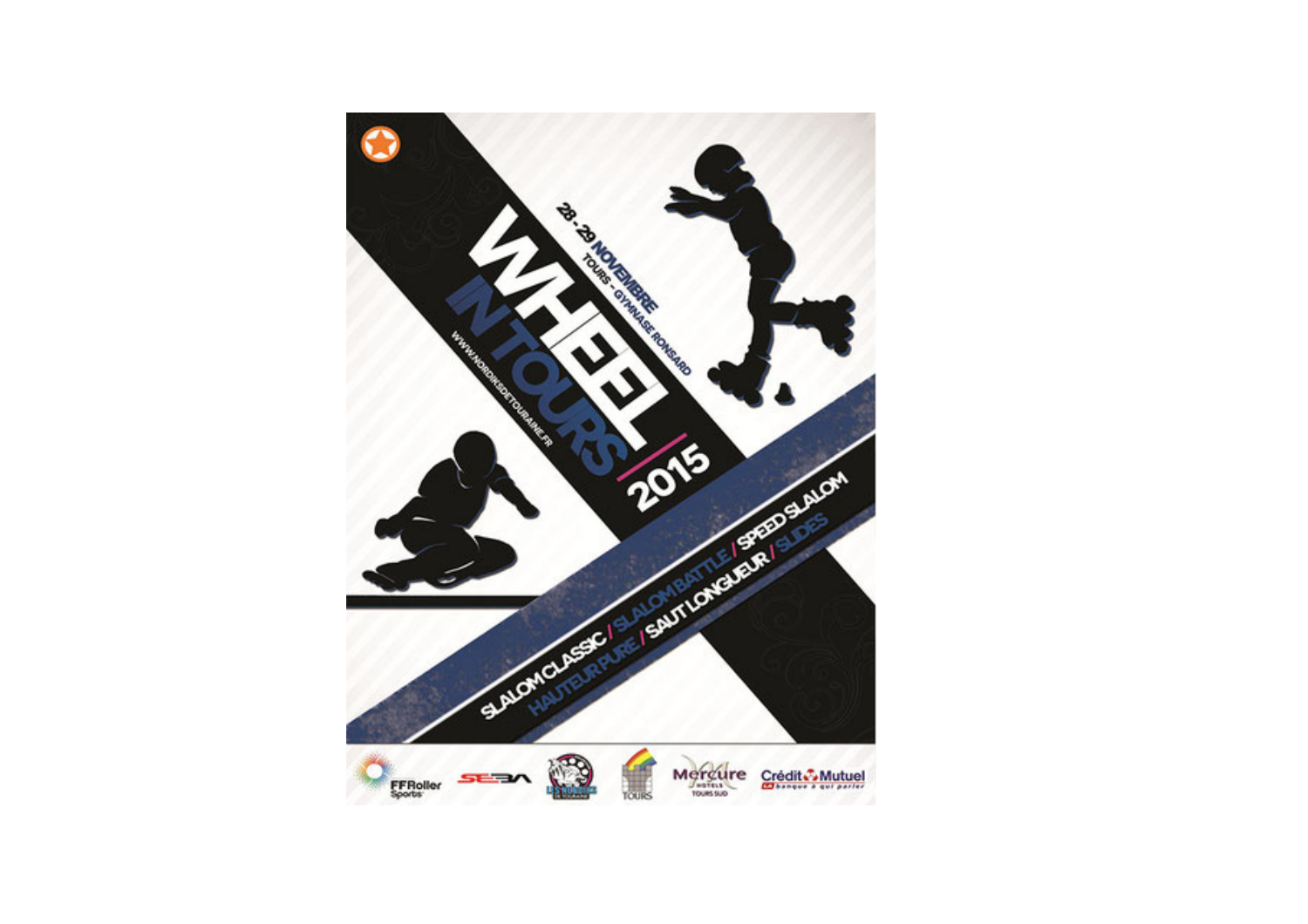| <b>Wheel in Tours 2015</b>           |  |  |  |  |  |  |  |  |  |  |
|--------------------------------------|--|--|--|--|--|--|--|--|--|--|
| Tours, France, 28 - 29 November 2015 |  |  |  |  |  |  |  |  |  |  |

|             | <b>Wheel in Tours 2015 Classic BP Mixed</b> | <b>Judge 1</b>                  |             |              |             | <b>Judge 2</b> |      |                              |             | <b>Judge 3</b> |                                |   |             |    |                        |                     |
|-------------|---------------------------------------------|---------------------------------|-------------|--------------|-------------|----------------|------|------------------------------|-------------|----------------|--------------------------------|---|-------------|----|------------------------|---------------------|
| <b>Rank</b> | ID                                          | <b>Name</b>                     | <b>Ctry</b> | Pen.         | <b>Tech</b> |                |      | <b>Style   Total   Place</b> | <b>Tech</b> |                | <b>Style   Total   Place  </b> |   | <b>Tech</b> |    | <b>Style   Total  </b> | <b>Place Gender</b> |
|             |                                             | 10671304264 De Galassus Titouan | <b>FRA</b>  | 2.5          | 23          | 24             | 44.5 |                              | 19          | 15             | 31.5                           |   | 22          | 19 | 38.5                   | м                   |
|             |                                             | 20671303269 Amiand Sephora      | <b>FRA</b>  | 1.5          | 15          | 15             | 28.5 |                              | 14          | 14             | 26.5                           |   | 15          | 17 | 30.5                   |                     |
|             |                                             | 10671404329 Le Matoc'h Martin   | <b>FRA</b>  | 4            |             | 18             | 31   |                              | 12          | 12             | 20                             | 4 | 13          | 16 | 25                     | M                   |
|             |                                             | 20671505866 De Voort Albane     | <b>FRA</b>  | <sub>b</sub> | 14          | 14             | 22   |                              | 13          | 14             | 21                             |   | 13          | 17 | 24                     |                     |
|             |                                             | 10671303319 Menet-Chao Paul     | <b>FRA</b>  | 9            | 14          |                | 16   |                              | 12          | 6.             |                                | h | 18          | 16 | 25                     | M                   |
|             |                                             | 10671505987 Griveau Nicolas     | <b>FRA</b>  | b            | 12          | 8              | 14   | b                            | 9           |                | 10                             |   | q           |    | 11                     | M                   |
|             |                                             | 10671404727 Martin Antone       | <b>FRA</b>  | 12           |             |                |      |                              |             |                |                                |   | 10          |    |                        | M                   |
|             |                                             | 10671404399 Doublet Pierre      | FRA         | 21           | 10          |                |      |                              | q           |                |                                |   | 10          |    |                        | M                   |

|             | <b>Wheel in Tours 2015 CJSM Women</b> | <b>Judge 1</b>               |             |      |             | <u>Judge 2</u> |      |                                |      | <b>Judge 3</b> |      |                                |             |              |      |                      |
|-------------|---------------------------------------|------------------------------|-------------|------|-------------|----------------|------|--------------------------------|------|----------------|------|--------------------------------|-------------|--------------|------|----------------------|
| <b>Rank</b> | ID                                    | <b>Name</b>                  | <b>Ctry</b> | Pen. | <b>Tech</b> |                |      | <b>Style   Total   Place  </b> | Tech |                |      | <b>Style   Total   Place  </b> | <b>Tech</b> | <b>Style</b> |      | <b>Total   Place</b> |
|             | 20671000896 Granjon Zoé               |                              | FRA         | 0.5  | 35          | 35             | 69.5 |                                | 37   | 35             | 71.5 |                                | 35          | 35           | 69.5 |                      |
|             |                                       | 20631404459 Bourget Alissa   | FRA         | 7.5  | 17          | 18             | 27.5 |                                | 20   | 20             | 32.5 |                                | 20          | 24           | 36.5 |                      |
| 3           |                                       | 20671303705 Anguetin Roxanne | <b>FRA</b>  |      | 15          | 13             | 25   | 4                              | 19   | 20             | 36   |                                | 17          |              | 31   |                      |
| 4           |                                       | 20671404575 Gauteron Audrey  | <b>FRA</b>  |      | 15          | 14             | 26   |                                | 17   | 17             | 31   | 4                              | 15          | 14           | 26   |                      |
|             | XXX                                   | Bouele Sarah                 | FRA         | 2.5  | 13          | 10             | 20.5 |                                | 17   | 14             | 28.5 |                                | 13          | 11           | 21.5 |                      |
| 6           |                                       | 20671303349 Poussier Maelie  | FRA         | 4    | 13          |                | 20   | 6                              | 15   | 12             | 23   | 6                              | 14          | 12           | 22   |                      |
|             |                                       | 20671506097 Rutard Coline    | FRA         | 13.5 | 14          | 8              | 8.5  |                                | 14   | 13             | 13.5 |                                | 12          | 11           | 9.5  |                      |
| 8           |                                       | 20671404373 Ferreira Louna   | FRA         | 11.5 | 9           | 9              | 6.5  | 8                              | 11   | 13             | 12.5 | 8                              | 10          | 10           | 8.5  |                      |
| 9           |                                       | 20671505865 Bodin Salome     | FRA         | q    |             | 6              |      |                                |      |                |      |                                | 10          | 9            | 10   |                      |

|             | <b>Wheel in Tours 2015 CJS Men</b> | <b>Judge 1</b>                 |             |      |      | <b>Judge 2</b> |      |                                |      | <b>Judge 3</b> |      |                                |      |              |               |  |
|-------------|------------------------------------|--------------------------------|-------------|------|------|----------------|------|--------------------------------|------|----------------|------|--------------------------------|------|--------------|---------------|--|
| <b>Rank</b> | ID                                 | <b>Name</b>                    | <b>Ctrv</b> | Pen. | Tech |                |      | <b>Style   Total   Place  </b> | Tech |                |      | <b>Style   Total   Place  </b> | Tech | <b>Style</b> | Total   Place |  |
|             |                                    | 10671000417 Lebois Romain      | FRA         | b    | 39   | 40             |      |                                | 39   | 41             | 74   |                                | 42   | 43           | 79            |  |
|             |                                    | 10671303383 Rutard Marius      | FRA         |      | 35   | 33             | -67  |                                | 35   | 38             | 72   |                                | 37   | 39           | 75            |  |
|             |                                    | 10671404914 Vu Van Kha Vincent | FRA         |      | 32   | 35             | 65.5 |                                | 35   | 38             | 71.5 |                                | 36   | 40           | 74.5          |  |
|             |                                    | 10671101533 Nicolao Ambroise   | <b>FRA</b>  | 6    | 31   | 31             | 56   |                                | 32   | 35             | 61   |                                | 38   | 39           | 71            |  |
|             |                                    | 10671101529 Menard Nathan      | FRA         | 12.5 | 33   |                | 53.5 |                                | 33   |                | 54.5 |                                | 35   | 38           | 60.5          |  |